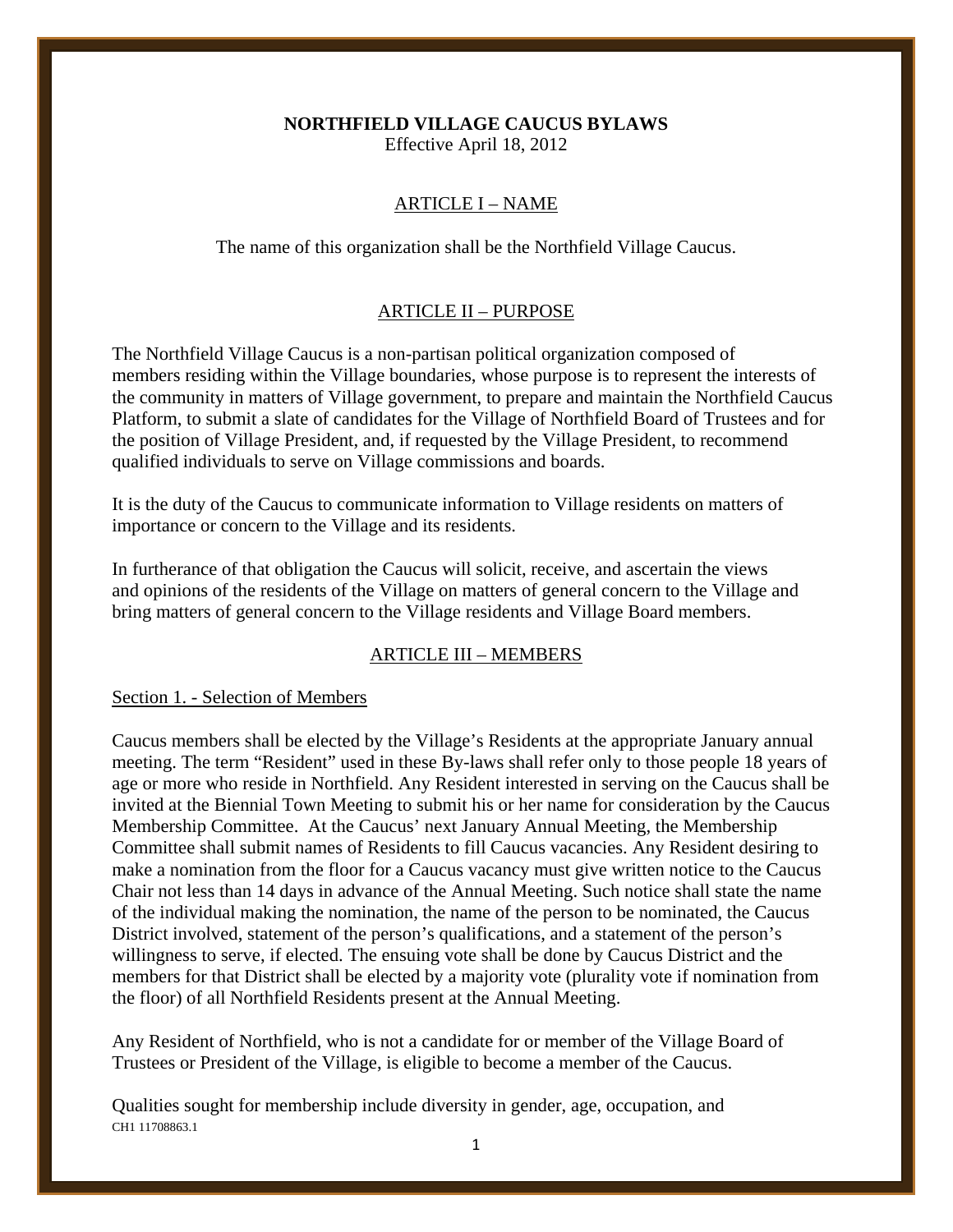location as well as an interest in carrying out the responsibilities of Caucus membership. The Caucus shall make a concerted effort to slate and/or appoint members from all the Village's Districts, such Districts to be determined by the Caucus and described in the Rules attached hereto. Vacancies arising on the Caucus between January Annual Meetings may be filled at any time by a majority vote of the Caucus at a duly convened meeting. Otherwise, Caucus membership shall be filled every two years as members' terms expire. The Caucus will solicit Residents for Caucus membership at regular intervals.

A Caucus member who becomes a candidate for Village Trustee or President must inform the Chair and resign from the Caucus by October 1 of the year preceding the election year. Any former Caucus member not selected as a candidate may return to the Caucus after presentation of the Caucus slate. Any Caucus member who is an immediate family member (i.e., parent, spouse or child) of a Candidate interviewing for the office of President or Village Trustee must take a leave of absence from October 1 until after the presentation of the Caucus slate.

It is intended that the total membership of the Caucus shall be approximately thirty four. The optimum number of Caucus members will be determined by a system duly voted on by the Caucus that provides equal representation of Residents throughout the Village.

## Section 2. – Term

The term of each Caucus member elected at the January Annual Meeting shall be two years commencing as of such Annual Meeting and ending at the Annual Meeting two years later.

#### Section 3. - Removal of Caucus Member

Any Caucus member, who fails to attend three consecutive meetings without good cause, as determined by a majority of the Caucus officers, may be removed from the Caucus. Any Caucus member may be removed from the Caucus for good cause by a 2/3 vote of Caucus members at a duly convened meeting. In either case, due notice (at least 10 calendar days) of the proposed removal action must be given the Caucus member involved before any action is taken at a meeting.

# ARTICLE IV – OFFICERS

## Section 1. – Officers

The officers shall be members of the Caucus and shall consist of the Chair, who shall be an *ex officio* member of all Committees, a Vice Chair, a Secretary, and a Treasurer. Each officer shall be elected by a majority vote of the Caucus, shall serve a term of two years, and shall have the duties customary to persons holding such offices. No officers should serve more than two consecutive terms in the same position.

## Section 2. - Duties of an Officer

Chair: The Chair shall preside at meetings of the Caucus and at the Biennial Town

CH1 11708863.1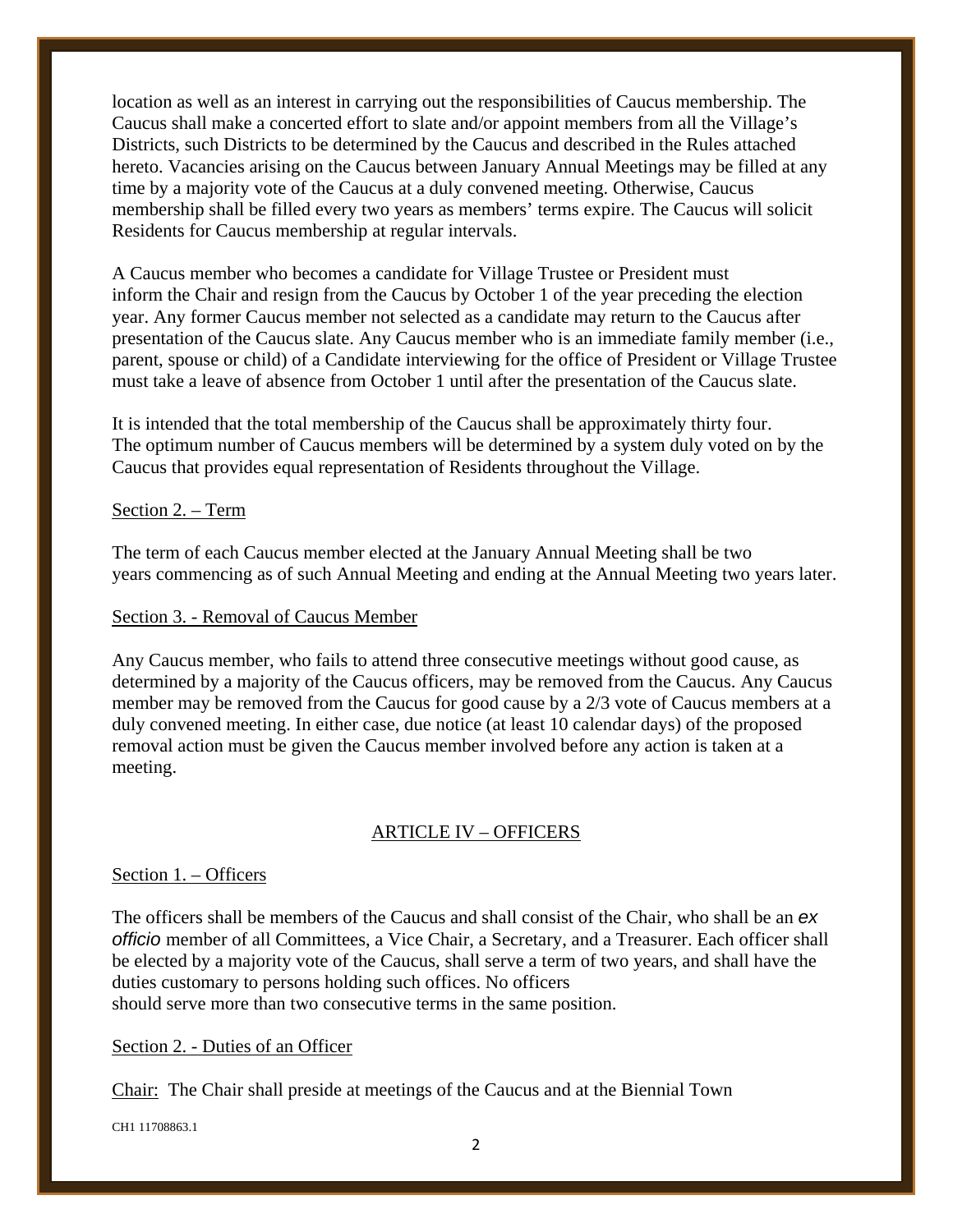Meeting and shall give notice of all meetings. The Chair shall distribute all documents to be voted upon to all Caucus members in advance of the meeting. The Chair, before the January Annual Meeting, will head and name a Selection Committee made up of at least two Caucus Committee Chairs and the out going Officers to recommend a slate of new officers to be voted on at such Annual Meeting. The Chair will select and organize his/her Committee Chairs before the second quarter meeting. In the absence or inability to act of any Officer, the Chair shall appoint a Caucus member to assume the duties of that office.

Vice Chair: Aids the Chair and oversees Caucus membership development. In the absence or inability to act of the Chair, the Vice Chair shall assume the duties of the Chair.

Secretary: All permanent records of Caucus proceedings and minutes of such proceedings shall be maintained by the Caucus Secretary, with copies lodged with the Chair. Permanent records and relevant historical materials shall be maintained at the Winnetka-Northfield public library.

Treasurer: The Treasurer shall have custody of the Caucus funds and shall maintain a bank account for that purpose. All funds disbursed by the Caucus shall be signed by the Treasurer or the Chair.

## ARTICLE V – MEETINGS

#### Section 1. – Caucus

The Caucus shall hold regular meetings each quarter of each year on dates set by the Chair upon at least ten days notice to the Caucus membership. The meeting held during the first quarter of each election year shall be known as the January Annual Meeting of the Caucus, at which officers and members of the Caucus shall be elected. The Chair shall call a special meeting of the Caucus as soon as is reasonably practical (minimum 5 business days' notice) following a request by three or more members of the Caucus.

Business may be conducted at any meeting attended by a quorum of the Caucus membership. A quorum shall consist of eleven or more of the members, or thirty percent (30%) of the members, whichever is lesser. Except for an amendment of the By-laws where a twothirds vote is required, all matters shall be decided by majority vote of those present at the meeting.

All meetings of the Caucus shall be open to the public, except the interviews of prospective candidates, discussion of their qualifications, and voting on their candidacy may be conducted in executive session.

Business coming before the Caucus or any Committee thereof shall be decided by the affirmative vote of a majority of the members present at a duly constituted meeting. Quorum or other special requirements shall also be in force. A majority vote shall be calculated as the next integer number greater than one-half the votes cast. The vote of the Chair of the Caucus and any Committee Chair shall be entered and counted into the tally.

CH1 11708863.1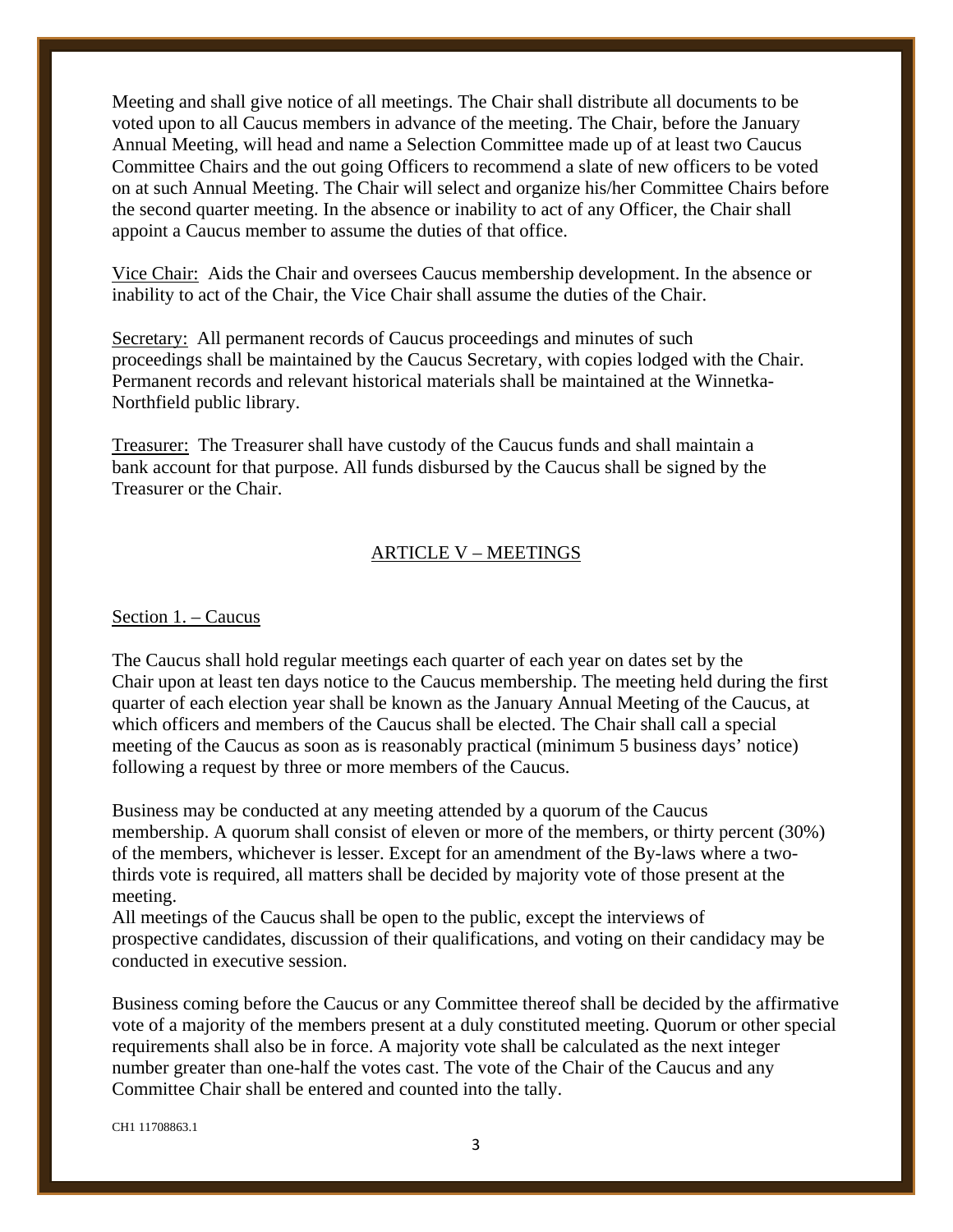Voting shall be a show of hands unless a Caucus member present requests that a vote be taken by secret ballot. No vote shall be cast by proxy.

# Section 2. - Biennial Town Meeting

The Caucus shall conduct a Biennial Town Meeting for all Northfield Residents. The Biennial Town Meeting shall be held not less than 45 days prior to the statutory deadline for the filing of nominating petitions for the Northfield primary election. The Caucus shall give at least thirty days notice to Residents of the time, date and place of the Biennial Town Meeting, and shall include with the notice the slate of candidates proposed by the Caucus for election to Village office and the procedure to be followed in making nominations from the floor.

# At the meeting the Caucus shall:

A. Present the slate of nominees for election to Village offices for consideration and ratification by the Residents attending the meeting.

B. Distribute the Platform, present any amendment to the Platform for consideration and adopt the Platform in final form.

C. Request Residents to submit names for Caucus membership to be considered and voted on at the Caucus' next Annual Meeting.

Any Resident desiring to make a nomination from the floor for a Village Office must give written notice to the Chair of the Caucus not less than fourteen days in advance of the Biennial meeting. Such notice shall state the name of the individual planning to make the nomination, the name of the person to be nominated, the Office sought, a statement of the person's qualifications, and a statement of the person's willingness to serve, if elected. The ensuing vote for a Village President requires a majority vote of the Residents present. The vote for slating members of the Village Trustees shall be by the plurality vote of all those Residents at the meeting.

In the event any nominee of the Caucus for Village office is rejected at the Biennial Town Meeting and no other nominations have been made in accordance with these By-laws, then the meeting shall be adjourned and the Caucus shall decide upon a substitute nominee in a timely fashion.

## Section 3. - Annual Meeting

The Caucus' Annual Meeting will be held in January.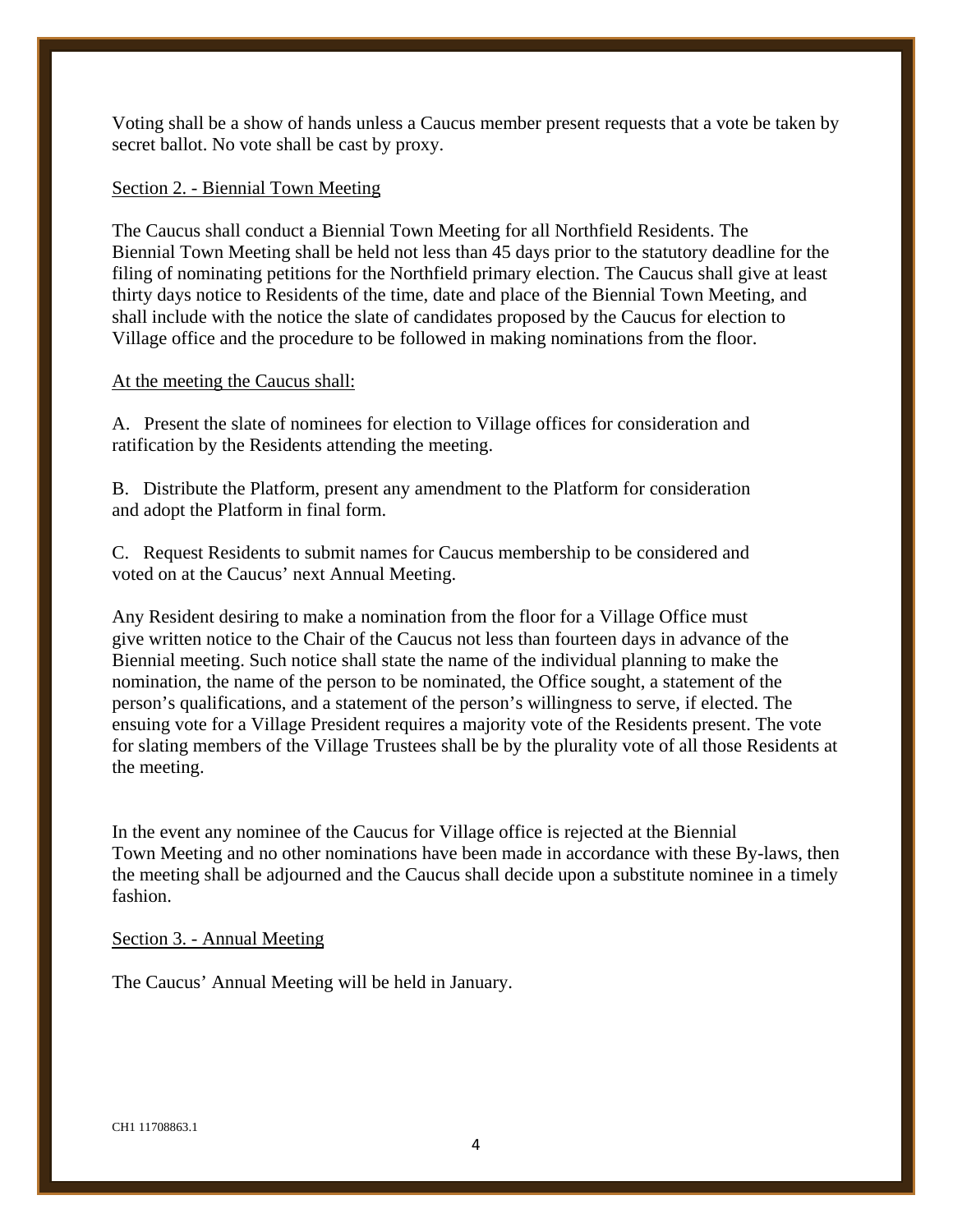# ARTICLE VI – COMMITTEES

## Section 1. - Nominating Committee

Each member of the Caucus who is present for all slate making sessions and interviews concerning the slating of the President and members of the Village Board of Trustees shall be entitled to participate as a member of the Nominating Committee; provided, however, that a candidate's immediate family member (i.e., parent, spouse, child) shall not be on such Nominating Committee. The Caucus Chair shall appoint one of the members of the Nominating Committee to serve as Nominating Committee Chair.

Following notification from the Village President to the Chair of the Caucus or the Chair of the Nominating Committee of openings on the Village Board and the qualifications needed, the Nominating Committee shall 1) identify interested and qualified candidates; 2) review the qualifications of all candidates; and 3) interview the candidates. All Residents of Northfield who have been permanent Residents of the Village for at least one year are eligible to be nominated by the Caucus for election to the Village of Northfield Board of Trustees or for the position of Village President at the Biennial Town Meeting. A candidate will not be considered for a third term on the Village Board, except in a very unusual circumstance.

All individuals slated by the Caucus for the position of Village Trustee or Village President must affirm that they agree with, and will follow, the provisions of the Platform. The Nominating Committee will make its recommendations to the Caucus Chair at least six (6) weeks prior to the Biennial meeting and to the Residents present at the Biennial Town Meeting who shall vote upon such recommendations, as well as nominations properly made from the floor. Such candidates will be the only Caucus selections to be slated at the Biennial Town Meeting.

In the event of a vacancy occurring on the Village Board or Village Presidency between Biennial Town Meetings, and upon the request of the Board or President, the Nominating Committee shall recommend to the Caucus and the Caucus shall recommend to the Board a qualified Resident of the Village to fill such vacancy for the unexpired portion of the term involved.

#### Section 2. - Platform Committee

The Chair of the Caucus shall appoint members of the Caucus to serve on a Platform Committee. The number on the Committee should be consistent with the number of Caucus Districts (one member from each District). The Chair shall appoint one of the members to serve as Chair of the Platform Committee. This Committee shall be responsible for reviewing the Platform at least annually and preparing such amendments as it determines appropriate from time to time for presentation to the Caucus for consideration, amendment and approval. The Committee-approved Platform shall be distributed to all Caucus members before candidates for

CH1 11708863.1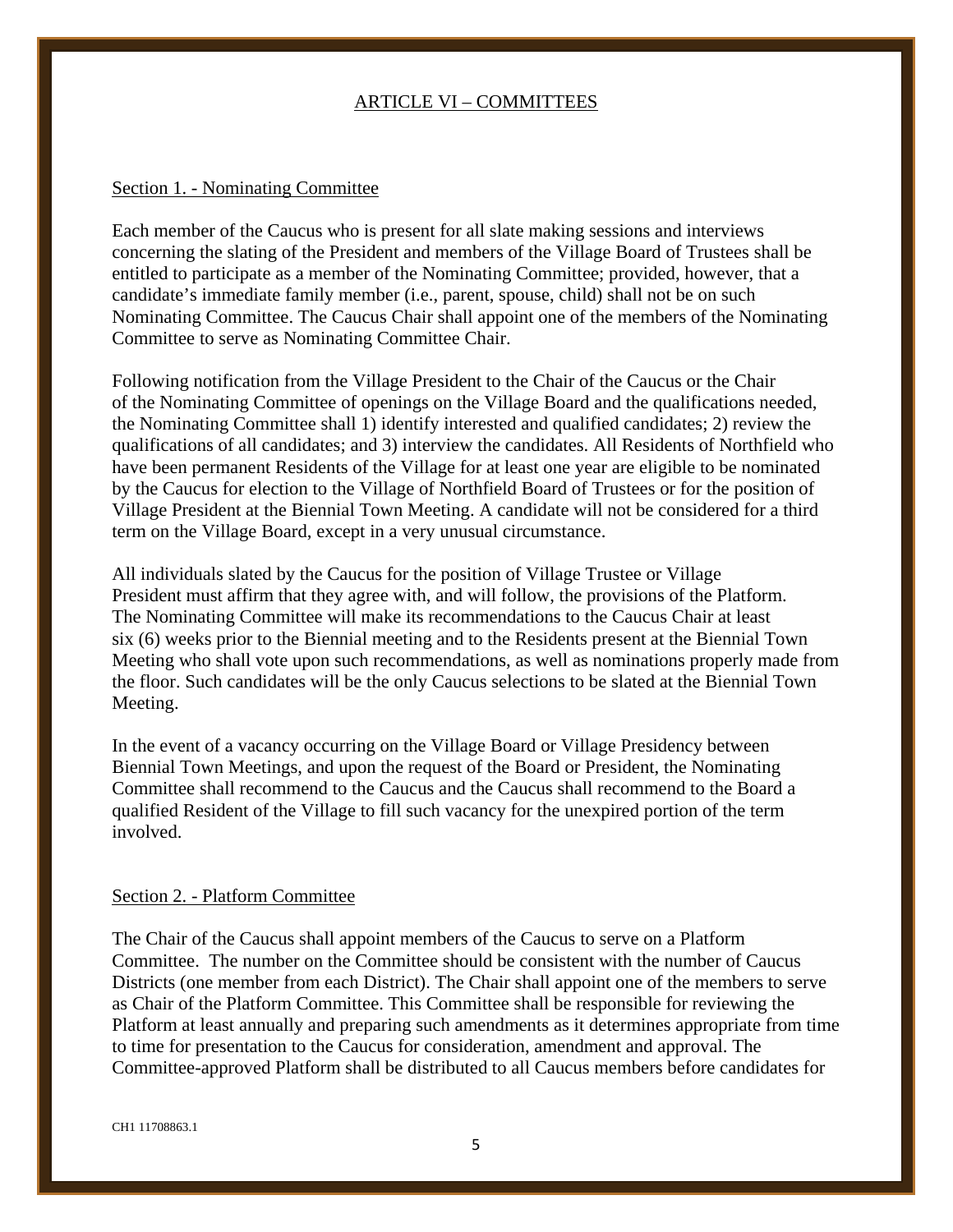the election of Village Offices are interviewed. The final Platform will be voted upon by all eligible voters attending the Biennial Town Meeting.

## Section 3. - Communications Committee

The Chair of the Caucus shall appoint a Communications Committee to prepare news or publicity items as directed by the Caucus, to furnish news items to the media, to publicize the Caucus Platform, and to handle all other publicity functions. The Communications Committee has general oversight over the Caucus website, and will update the website as needed.

The Communications Committee will be responsible for all general mailings, notices of Biennial and Annual meetings, Caucus mailings soliciting new members and any survey deemed necessary by the Caucus. A survey shall be done by the Caucus periodically, but not less often than once every eight years. The Committee will report the results of the survey to the Caucus.

### Section 4. - Oversight Committee

The Chair may solicit members of the Caucus to serve on an Oversight Committee whose members shall attend Village Board and Commission meetings, as necessary, to report on activities of importance to the Caucus membership in order to further the objectives and purposes set forth in these By-laws.

### Section 5. - Membership Committee

The Chair of the Caucus shall appoint a Membership Committee containing members from each different Caucus District to seek candidates for membership on the Caucus, review the credentials of prospective members and present the qualified individuals for election. Qualities sought for membership include diversity in gender, age, occupation, location within the village as well as an interest in carrying out responsibilities of Caucus membership. The Caucus shall make a concerted effort to solicit and select members from all Caucus Districts in the Village.

## Section 6. - Special Committees

The Chair of the Caucus may appoint such other standing or special committees as deemed necessary, such as a Finance Committee to solicit funds, and shall make every effort to appoint a Caucus member from each District to such committees. The Caucus has the opportunity and should recommend Northfield Caucus Members or Residents to serve as at-large members to the Winnetka Caucus Council - Library Committee (one member, two year term, currently expiring in 2012) and the Winnetka-Northfield Library Board of Trustees (two members, three year terms, currently expiring in 2011) to represent Northfield's interests in Winnetka-Northfield Library District matters.

The Caucus has the opportunity and should recommend one (1) Caucus Member or Resident to the Winnetka Caucus Council - Parks Committee (two year term, currently expiring in 2012) to represent the interests of those Residents in Northfield who reside within the Winnetka Park District.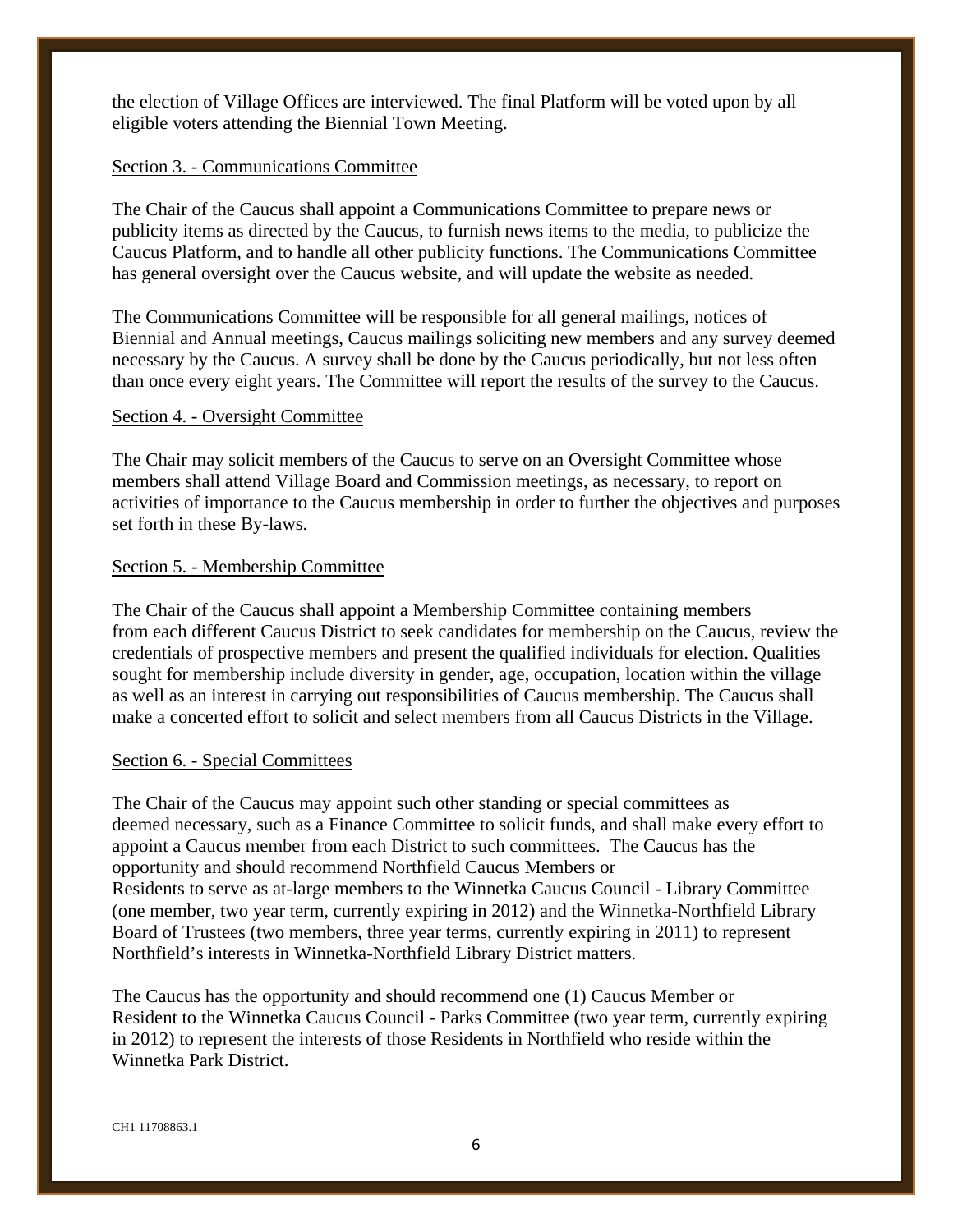## ARTICLE VII - PARLIAMENTARY AUTHORITY

### Section 1. - Parliamentary Authority

The rules contained in the most current edition of *Robert's Rules of Order* shall govern the Caucus in all cases to which they are applicable, and in which they are not inconsistent with these By-laws and any Standing Rules the Caucus may adopt.

### ARTICLE VIII - AMENDMENT OF BY-LAWS

These By-laws may be amended at any regular meeting of the Caucus (or at a special meeting of the Caucus called for that purpose) by a 2/3rds vote of the members at such meeting.A copy of the proposed amendments, together with an explanation for the amendment(s), shall be mailed, emailed or otherwise delivered to each Caucus member with a notice of such regular or special meeting at least 30 days prior to the meeting.

# ARTICLE IX - USE OF EMAIL

With 30 days notice, Email may be use to distribute information concerning amendments of the By-Laws. Email may also be used for notices of any meeting, distribution of Caucus Agendas for meetings, distribution of documents to be voted upon at a meeting, and any other information that may be desired by the Chair.

### Rules

1. Standing Rules relate to the details of the administration of the Caucus rather than parliamentary procedure.

2. A Standing Rule may be adopted or changed by a majority vote at any regular Caucus meeting with previous notice.

3. The Caucus shall prepare and file petitions and other documents, and shall perform the acts necessary to comply with Illinois election law.

4. The Caucus shall adopt an acceptable method of annually securing funds for the purpose of conducting Caucus business.

5. Permanent records of Caucus proceedings and minutes of such proceedings shall be maintained by the Caucus Secretary, and deposited from time to time at the Northfield branch of the Winnetka-Northfield public library for permanent storage.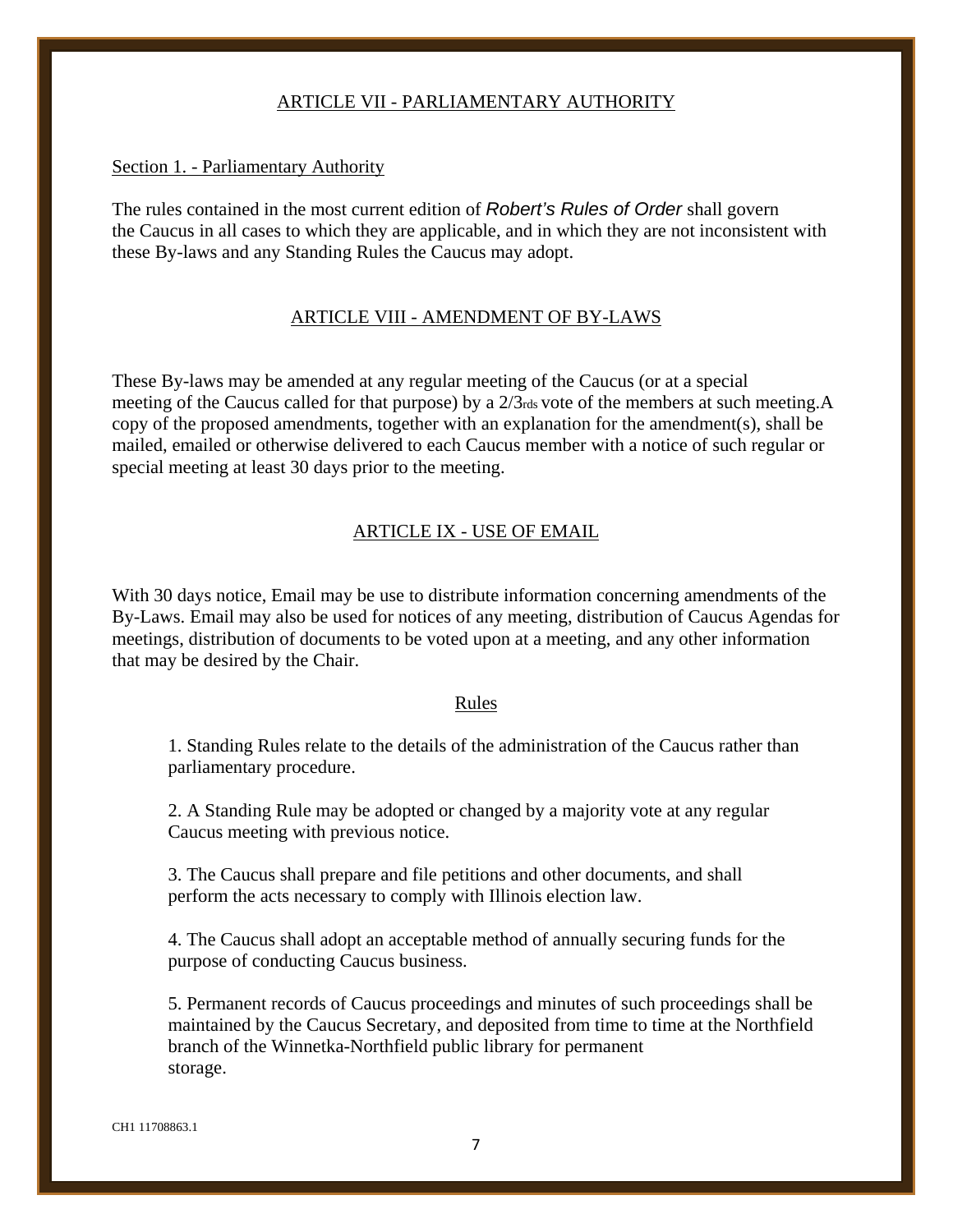6. The Caucus vote in December, 2008 defined Caucus Districts as Cook County Voting Precincts. The maximum number of members in each Caucus District will be determined by the number of registered voters in the Village of Northfield residing within the Cook County Voting Precincts. Effective April 18, 2012, there will be six Caucus Districts with the same boundaries and number as the Cook County Voting Precincts. The prospective number of Caucus members per District will be calculated on a pro-rata basis using the registered voter population. The Voting Precincts/Caucus Districts shall have an optimum membership as of April 18, 2012 of 34 members, as shown below.

The caucus will review the population numbers periodically, but at least every four years using population numbers provided by the Cook County Clerk's office.

#### **Voter Precinct Data from CookCountyClerk.com as of 3/12/12:**

Optimum number of members per Precinct is calculated on a pro-rata basis using a target Caucus membership of 32 to 35. This equals approximately one Caucus member for every 122 residents. Precinct 8 contains both Northbrook residents (approx 70%) and Northfield residents (approx 30%). The Northfield figure needs to be split out from the total.

| Voting              | Registered | Optimum#   |
|---------------------|------------|------------|
| Precinct            | Voters     | of Members |
|                     |            |            |
| Northfield Township |            |            |
| 8                   | 307        | 2.5        |
| 9                   | 691        | 5.7        |
| 23                  | 754        | 6.3        |
| 37                  | 1061       | 8.8        |
| New Trier Township  |            |            |
| 20                  | 635        | 5.3        |
| 44                  | 651        | 5.4        |
|                     |            |            |
|                     |            |            |

7. The Northfield Caucus recognizes that individuals who are volunteer member of the Caucus have other involvements and activities in the Community, some of which are for economic compensation. Some of these activities may also espouse views that are contrary or at significant variance with the Platform. In recognition of these potential conflicts, the Northfield Caucus expects of it members:

1. Disclosure by a Caucus member of a "relationship" which creates a conflict of interest or may have an appearance of a conflict of interest or has the prospect of impairing, or giving the appearance of impairing, the Caucus member's duty to the Northfield Caucus.